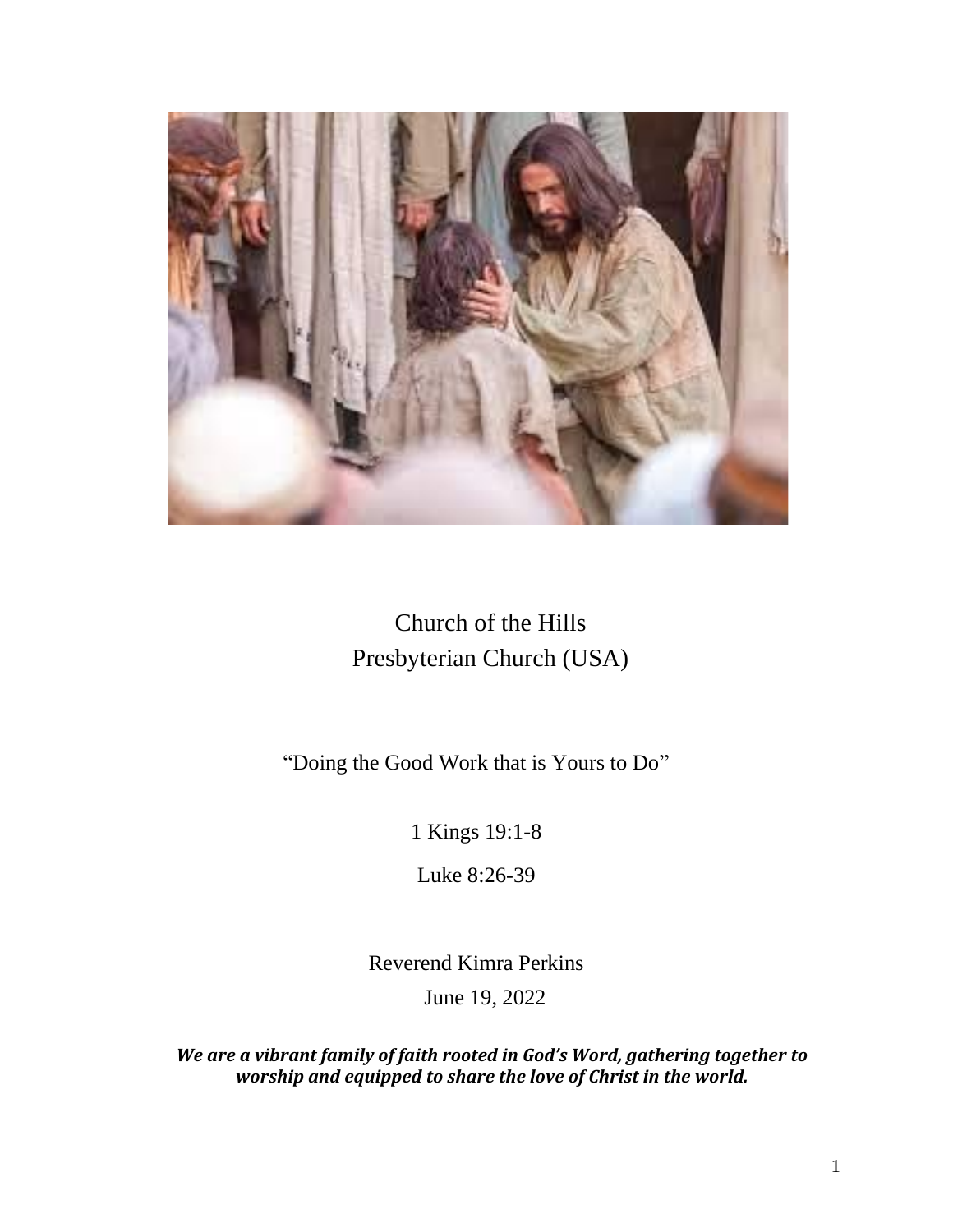2

#### **Welcome** Keith Varnadoe

**Moment for Mission – Into Your Hands Africa** Heidi Smithson

**Music Meditation Hanna Wood Community Community Community Community Community Community Community Community Community Community Community Community Community Community Community Community Community Community Community C** 

**\*\*Call to Worship**  Keith Varnadoe

Leader: Our souls long for you, O God;

# **People: where are you?**

Leader: In raging wind?

# **People: In trembling earth?**

Leader: In blazing flames?

## **People: Our souls long for you, O God; where are you?**

*(Silence)*

Leader: Meet us once more, O God, in stillness, in silence, in smallness.

## **People: Come now, O God, enter our hearts and minds, present now for you.**

**\*\*Opening Hymn** "O Day of Radiant Gladness" Blue Hymnal 470 (v. 1, 3)

O day of radiant gladness, O day of joy and light, O balm of care and sadness, most beautiful, most bright; this day the high and lowly, through ages joined in tune, sing "Holy, holy, holy" to the great God triune.

This day God's people, meeting, the Holy Scripture hear; Christ's living presence greeting, through bread and wine made near. We journey on, believing, renewed with heavenly might, From grace more grace receiving on this blest day of light.

\*\* Please stand for all hymns if you are able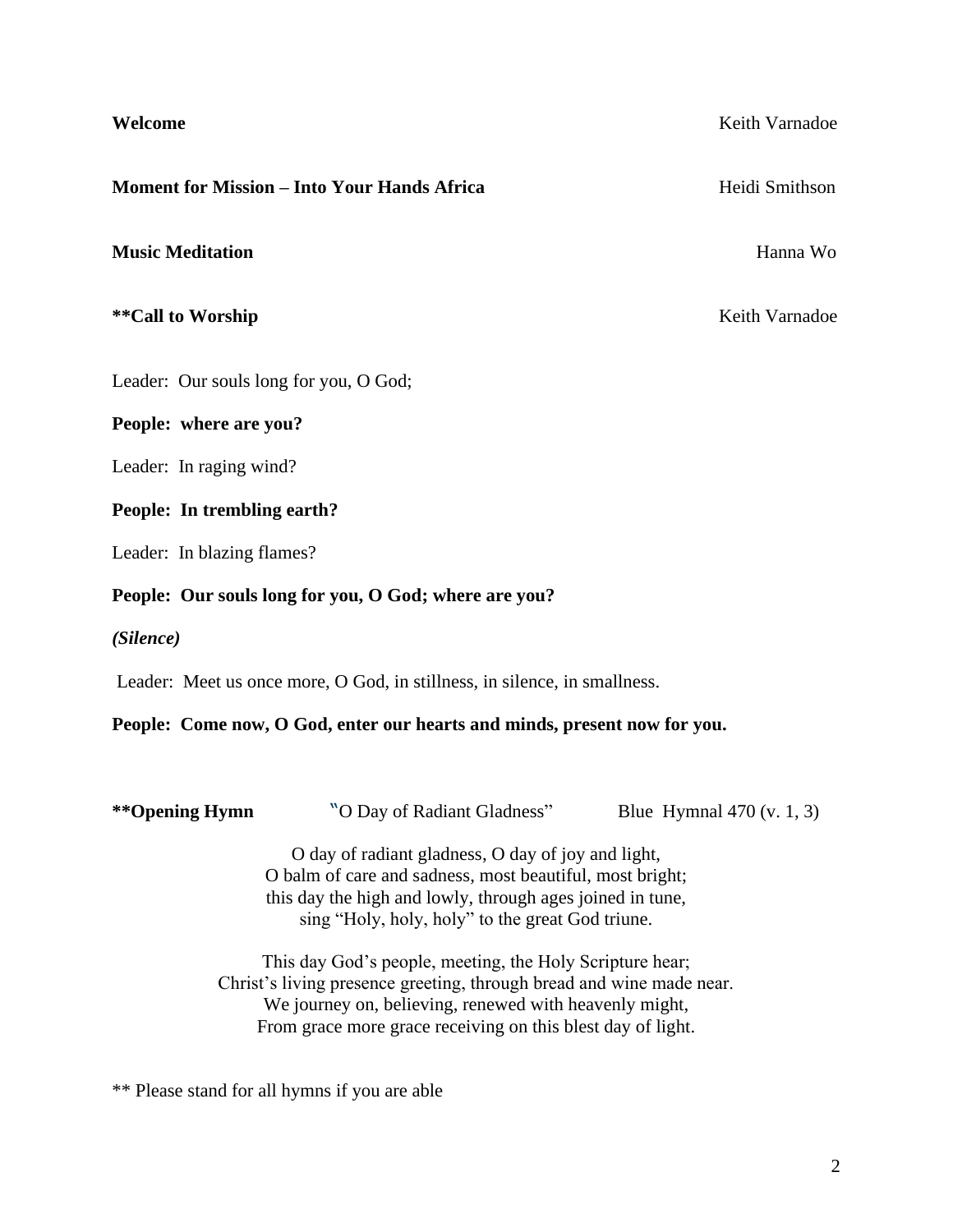#### **Invitation to Confession Confession Confession Confession Confession Confession Confession Confession**

Leader: Please approach the throne of grace with me.

**All: We cannot earn God's grace or favor. It comes to us, not as something owed, but as a gift freely given. Confident in God's love for us, we confess our sins in faith.** 

#### **Returning to the Lord through Confession** Keith Varnadoe

Leader: In confession, we tell the truth about ourselves and our broken world, and the God of all Truth,

#### **People: who knows our limitations and loves our imperfections, has already forgiven us and will always forgive us.**

Leader: Trusting in God's infinite mercy, let us dare to tell the truth in prayer together.

#### **People: God of Grace, we have harmed your children whom you love.**

Leader: Because we do not understand them, we segregate them, we reject them, we demonize them, and we hurt them.

**People: Forgive us, in your infinite love, and teach us to welcome all of your children until our hospitality is as wide as your mercy.** 

**All: Help us to understand others, as we wish to be understood. Guide us to love one another as you love us. We surrender to You the sins that separate us from You and one another during this time of silence (Silence).** 

Leader: This we pray in the name of our Lord and Savior, Jesus Christ. Amen.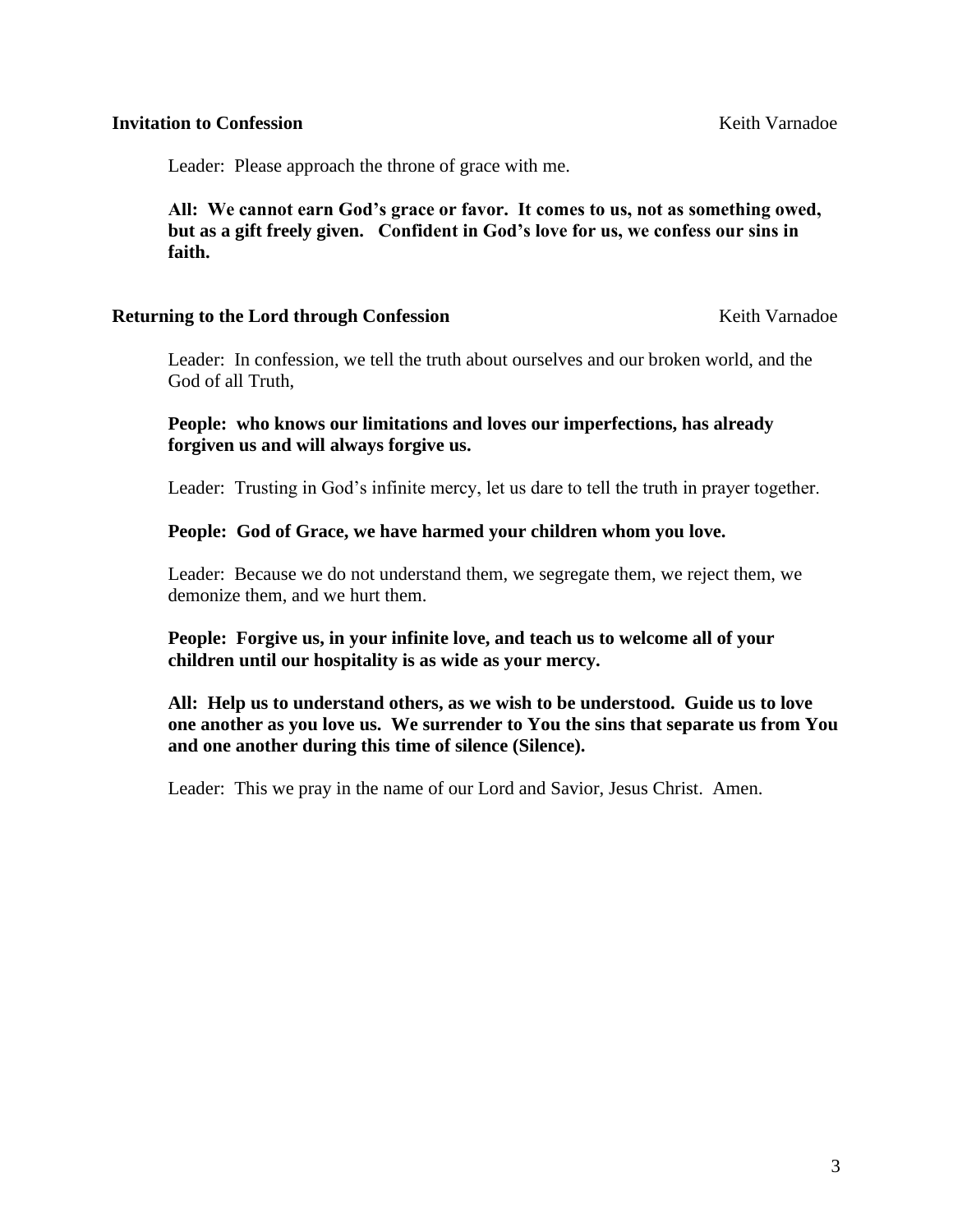#### **Declaration of Forgiveness and the Peace of Christ** Keith Varnadoe

Leader: This is the truth: You are not the labels others place on you.

#### **People: We are more than the boxes we check.**

Leader: You are not the side of the aisle on which you stand, for all of you are one in Christ Jesus.

## **People: We belong to Christ, and Christ alone.**

Leader: Believe the good news of the gospel: In Jesus Christ we are forgiven!

#### **People: Thanks be to our God forever and ever. Amen.**

Leader: The Peace of Christ be with those gathered here and those watching from home.

#### **People: And, also with you.**

Leader: Share the Peace of Christ with one another with a simple nod and wave.

| <b>**Response to Forgiveness</b> | "Near to the Heart of God" | Blue Hymnal $527$ (v. 1) |
|----------------------------------|----------------------------|--------------------------|
|----------------------------------|----------------------------|--------------------------|

There is a place of quiet rest, near to the heart of God, a place where sin cannot molest, near to the heart of God.

## **(Refrain)**

**O Jesus, blest Redeemer, sent from the heart of God, hold us, who wait before Thee, near to the heart of God.** 

\*\* Please stand for all hymns if you are able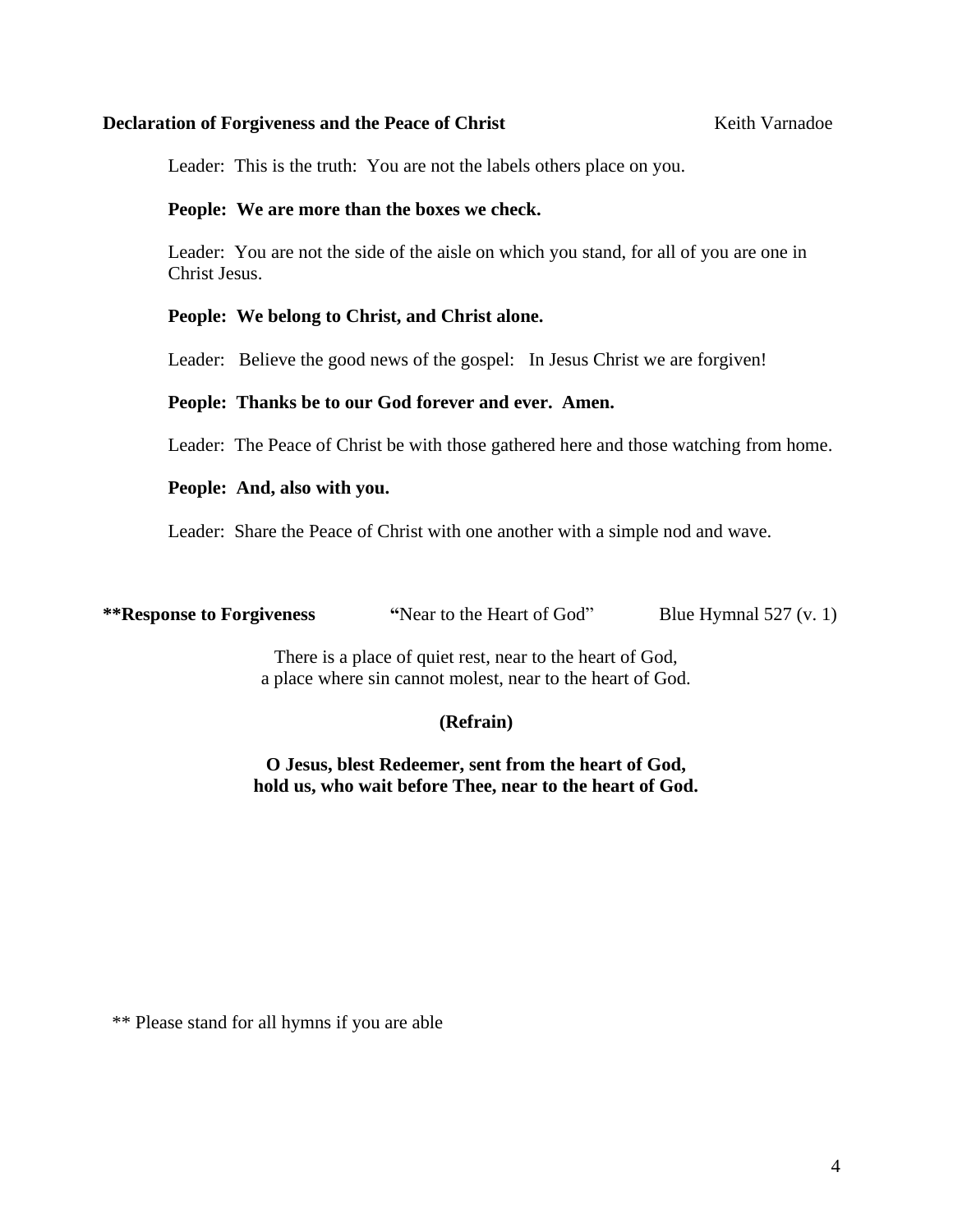| Leader: |  |  |  | Please join me in the Prayer for Illumination. |
|---------|--|--|--|------------------------------------------------|
|---------|--|--|--|------------------------------------------------|

**All: Loving God, fountain of every blessing, open us to your life-giving word, and fill us with your Holy Spirit so that living water may flow through our hearts – a spring of hope for a thirsty world; through Jesus Christ our Lord. Amen.** 

#### **Old Testament Reading 1 Kings 19:1-8** Keith Varnadoe

Ahab told Jezebel all that Elijah had done, and how he had killed all the prophets with the sword. Then Jezebel sent a messenger to Elijah, saying, "So may the gods do to me, and more also, if I do not make your life like the life of one of them by this time tomorrow. Then he was afraid; he got up and fled for his life, and came to Beersheba, which belongs to Judah; he left his servant there. But he himself went a day's journey into the wilderness, and came and sat down under a solitary broom tree. He asked that he might die: "It is enough; now, O LORD, take away my life, for I am no better than my ancestors." Then he lay down under the broom tree and fell asleep. Suddenly an angel touched him and said to him, "Get up and eat." He looked, and there at his head was a cake baked on hot stones, and a jar of water. He ate and drank, and lay down again. The angel of the LORD came a second time, touched him and said, "Get up and eat, otherwise the journey will be too much for you." He got up, and ate and drank; then he went in the strength of that food forty days and forty nights to Horeb the mount of God.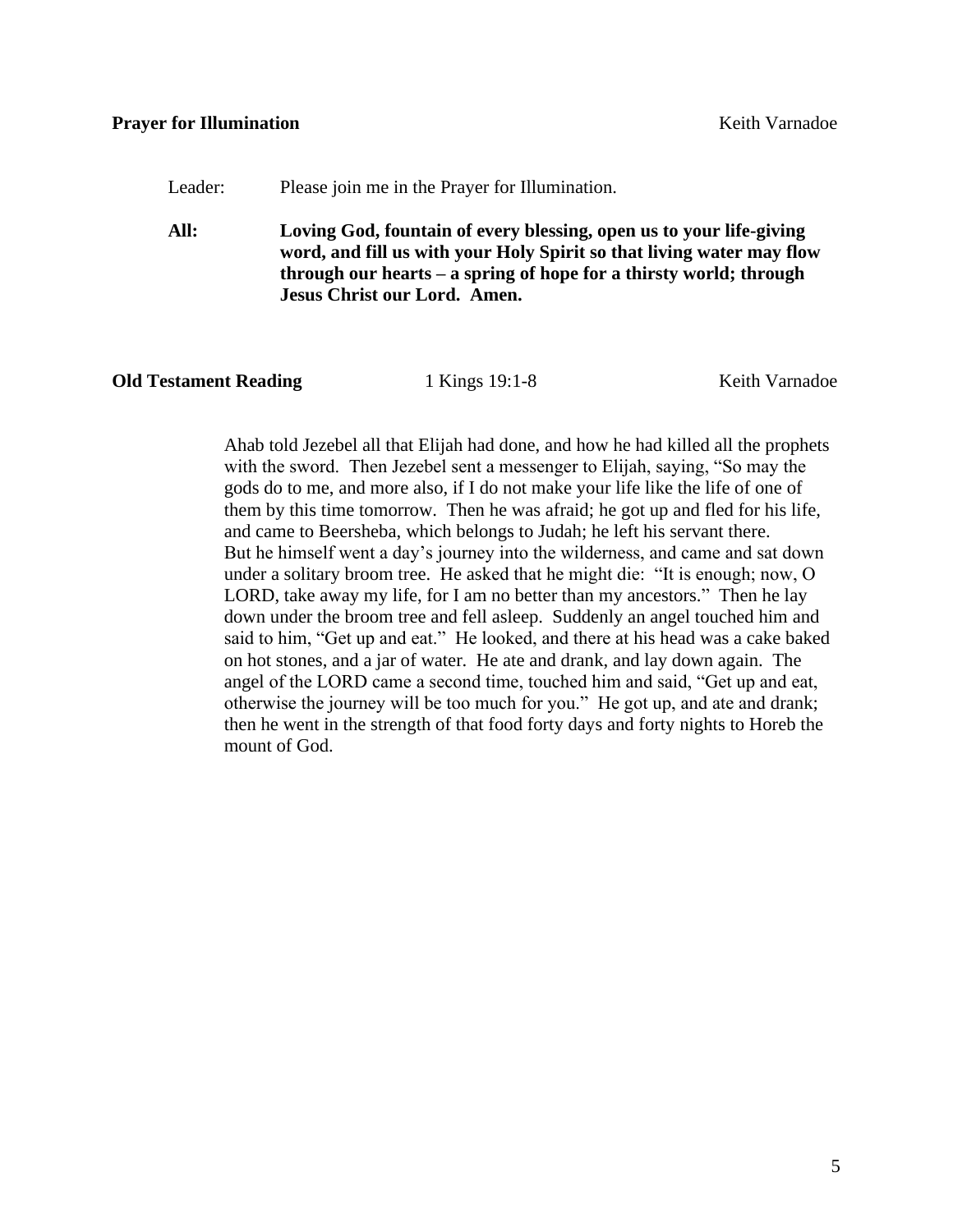Then they arrived at the country of the Gerasenes, which is opposite Galilee. As he stepped out on land, a man of the city who had demons met him. For a long time he had worn no clothes, and he did not live in a house but in the tombs. When he saw Jesus, he fell down before him and shouted at the top of his voice, "What have you to do with me, Jesus, Son of the Most High God? I beg you, do not torment me" – for Jesus had commanded the unclean spirit to come out of the man. (For many times it had seized him: he was kept under guard and bound with chains and shackles, but he would break the bonds and be driven by the demon into the wilds.) Jesus then asked him, "What is your name?" He said, "Legion"; for many demons had entered him. They begged him not to order them to go back into the abyss.

Now there on the hillside a large herd of swine was feeding; and the demons begged Jesus to let them enter these. So he gave them permission. Then the demons came out of the man and entered the swine, and the herd rushed down the steep bank into the lake and was drowned.

When the swineherds saw what had happened, they ran off and told it in the city and in the country. Then people came out to see what had happened, and when they came to Jesus, they found the man from whom the demons had gone sitting at the feet of Jesus, clothed and in his right mind. And they were afraid. Those who had seen it told them how the one who had been possessed by demons had been healed. Then all the people of the surrounding country of the Gerasenes asked Jesus to leave them; for they were seized with great fear. So he got into the boat and returned. The man from whom the demons had gone begged that he might be with him; but Jesus sent him away, saying, "Return to your home, and declare how much God has done for you." So he went away, proclaiming throughout the city how much Jesus had done for him.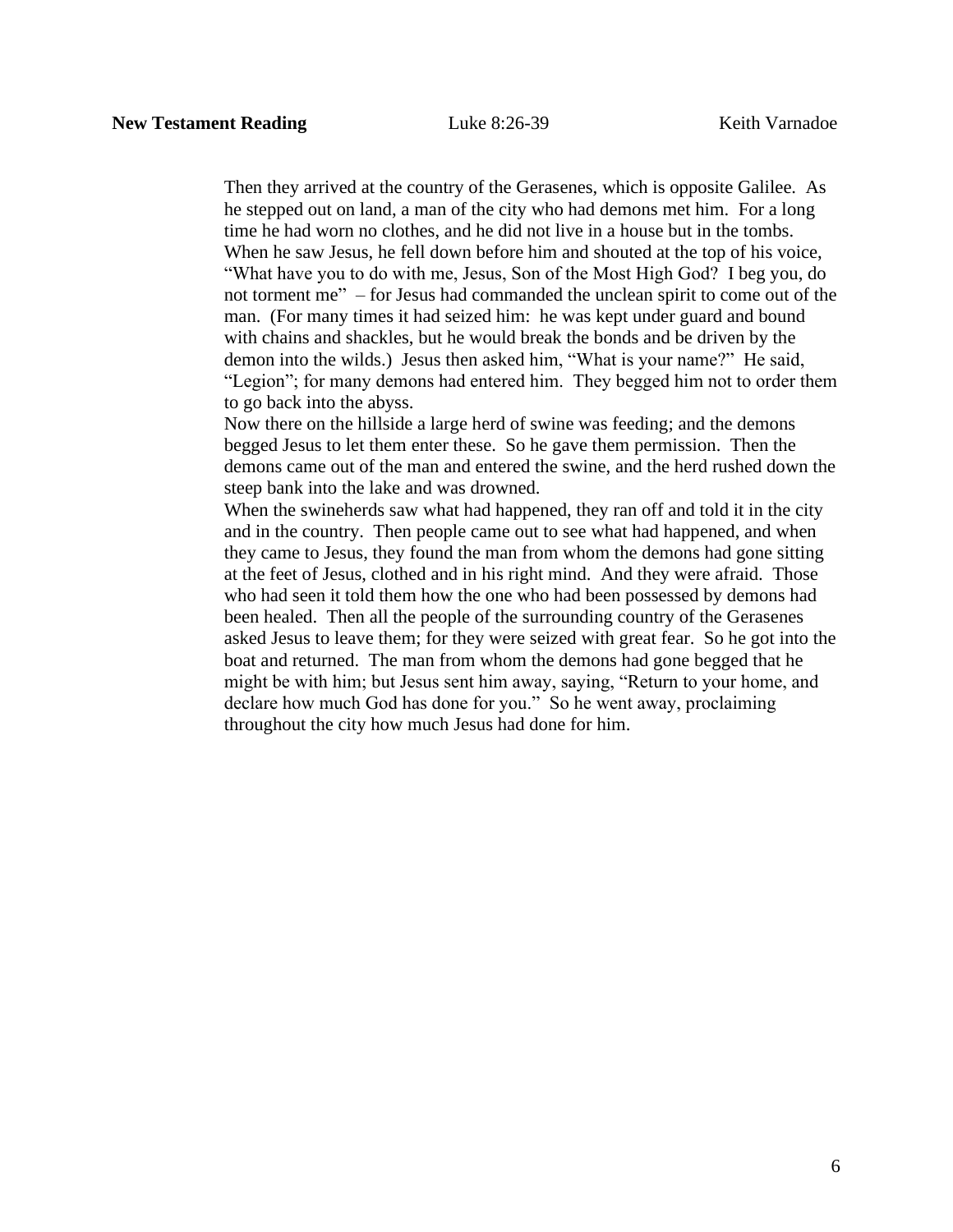**Ministry of Music** "There's a Sweet, Sweet Spirit" Blue Hymnal 398 (v. 1) Performed by the Chancel Choir

> There's a sweet, sweet Spirit in this place, and I know that it's the Spirit of the Lord; there are sweet expressions on each face, and I know they feel the presence of the Lord.

#### **(Refrain)**

#### **Sweet Holy Spirit, Sweet heavenly Dove, stay right here with us, filling us with Your love; and for these blessings we lift our hearts in praise. without a doubt we'll know that we have been revived when we shall leave this place.**

| <b>Sermon</b>               | "Doing the Good Work that is Yours to Do" |                                                                                                                                                                                                                                                                     | Rev. Kimra Perkins          |  |
|-----------------------------|-------------------------------------------|---------------------------------------------------------------------------------------------------------------------------------------------------------------------------------------------------------------------------------------------------------------------|-----------------------------|--|
| <b>**Response to Sermon</b> |                                           | "Today We Are Called"                                                                                                                                                                                                                                               | Blue Hymnal $434$ (v. 1, 4) |  |
|                             |                                           | Today we all are called to be Disciples of the Lord,<br>to help to set the captive free, make plowshare out of sword,<br>to feed the hungry, quench their thirst, make love and peace our fast,<br>to serve the poor and homeless first, our ease and comfort last. |                             |  |
|                             |                                           | May we in service to our God act out the living Word,<br>and walk the road the saints have trod till all have seen and heard.<br>As stewards of the earth may we give thanks in one accord<br>to God who calls us all to be Disciples of the Lord.                  |                             |  |
|                             |                                           | <b>Invitation to the Offering and Prayer of Dedication</b>                                                                                                                                                                                                          | Rev. Kimra Perkins          |  |
| **Doxology                  |                                           | "Take My Life"                                                                                                                                                                                                                                                      | Blue Hymnal $391$ (v. 1)    |  |
|                             |                                           | Take my life, and let it be consecrated, Lord, to Thee.<br>Take my moments and my days;<br>let them flow in ceaseless praise,<br>let them flow in ceaseless praise.                                                                                                 |                             |  |

\*\* Please stand for all hymns if you are able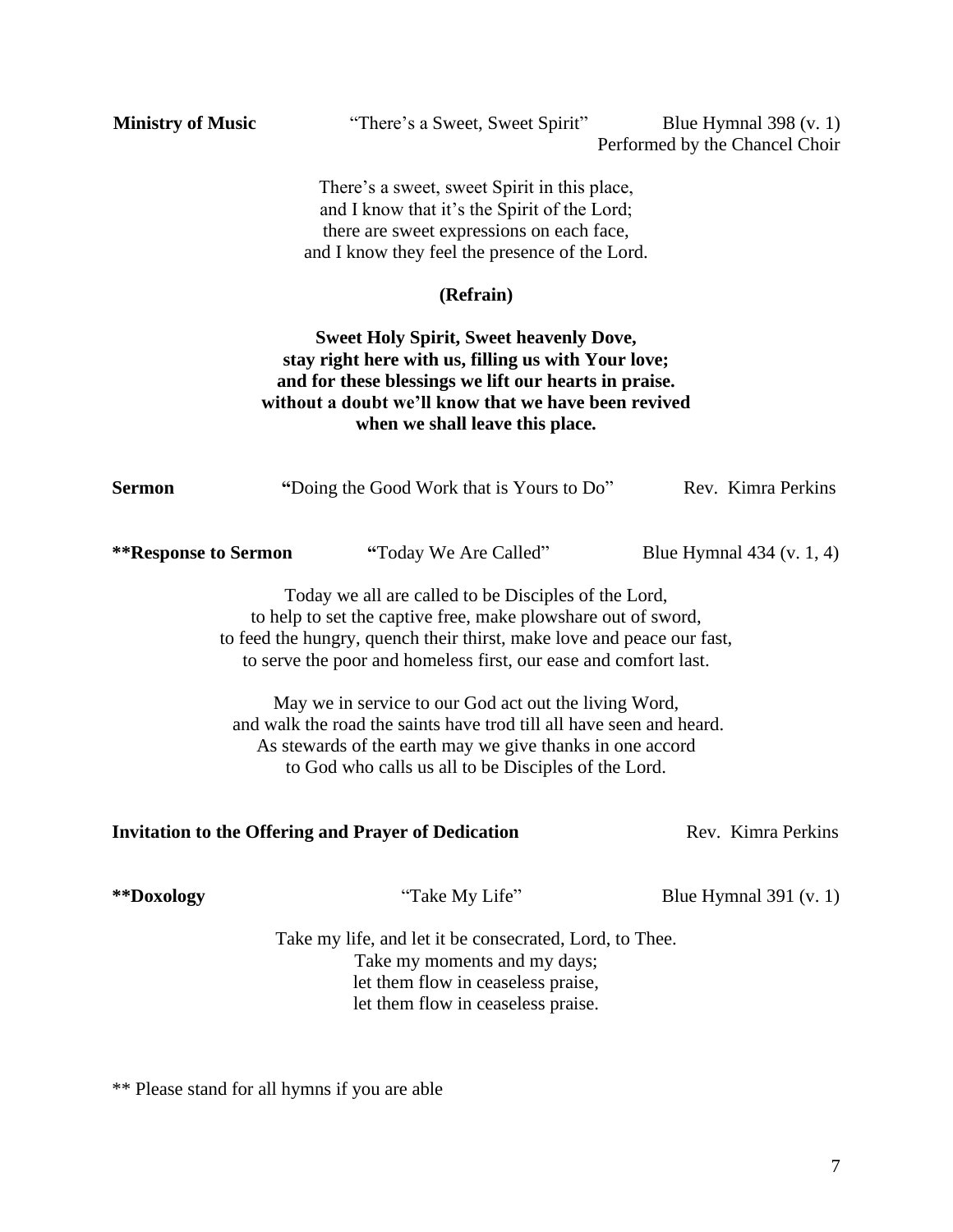**Prayers of the People and the Lord's Prayer** Rev. Kimra Perkins

**All: Our Father, Who art in heaven, hallowed be Thy name, Thy kingdom come, Thy will be done, on earth as it is in heaven. Give us this day our daily bread; and forgive us our debts, as we forgive our debtors; and lead us not into temptation, but deliver us from evil. For Thine is the kingdom, and the power, and the glory, forever. Amen.** 

**\*\*Closing Hymn** "Song of Hope" Blue Hymnal 432

May the God of hope go with us every day, filling all our lives with love and joy and peace. May the God of justice speed us on our way, bringing light and hope to every land and race. Praying, let us work for peace, singing, share our joy with all, working for a world that's new, faithful when we hear Christ's call.

#### \*\***Charge and Blessing** Rev. Kimra Perkins

Leader: And the people of God say

**People: Alleluia. Amen.**

\*\*Please stand for all hymns if you are able

8